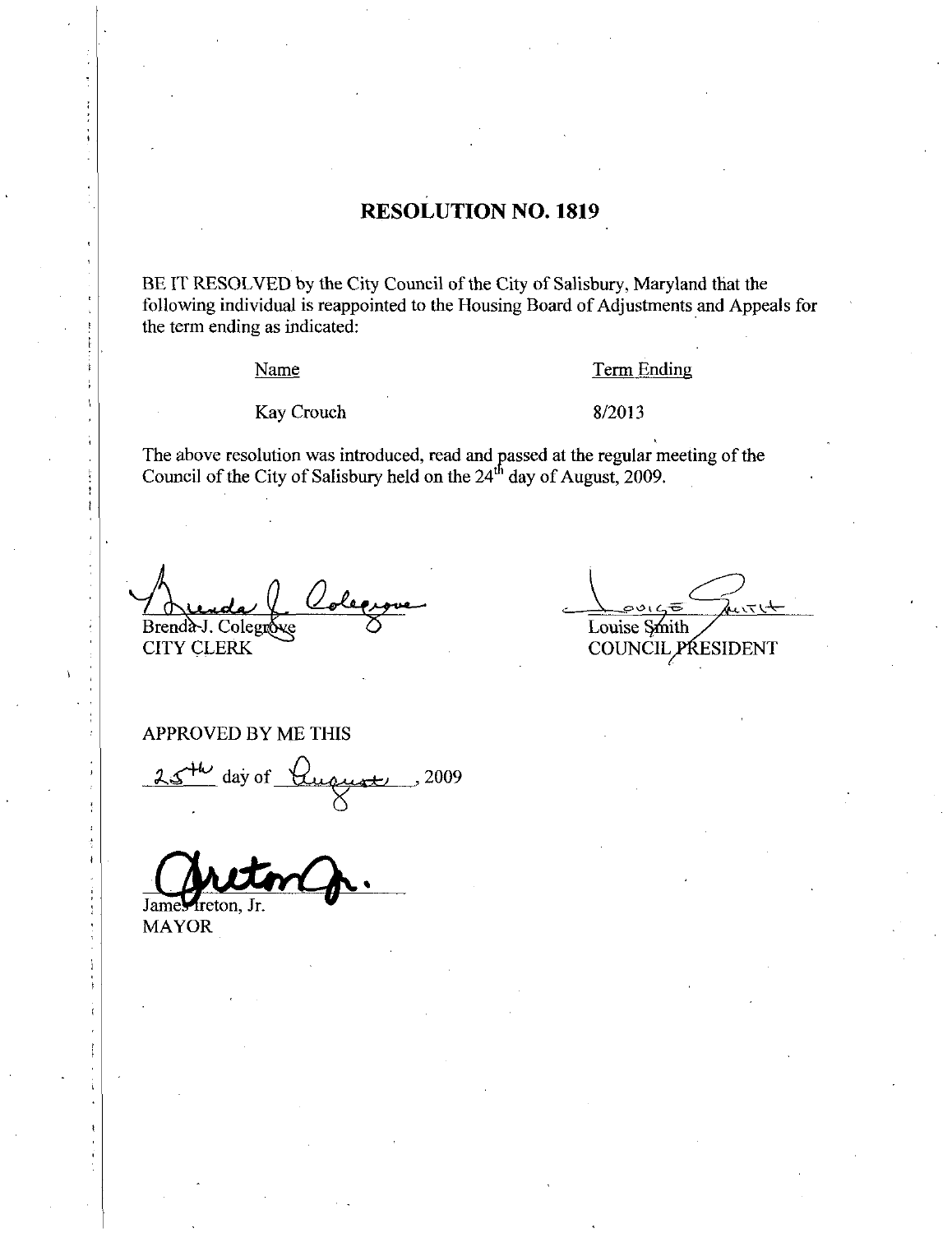# INTER

j P

i

# $\begin{picture}(120,140)(-10,0) \put(0,0){\line(1,0){100}} \put(10,0){\line(1,0){100}} \put(10,0){\line(1,0){100}} \put(10,0){\line(1,0){100}} \put(10,0){\line(1,0){100}} \put(10,0){\line(1,0){100}} \put(10,0){\line(1,0){100}} \put(10,0){\line(1,0){100}} \put(10,0){\line(1,0){100}} \put(10,0){\line(1,0){100}} \put(10,0){\line(1$

# OFFICE OF THE MAYOR

| To:      | John Pick                                                     |
|----------|---------------------------------------------------------------|
| From:    | Sherrell McBride SM                                           |
| Subject: | Reappointment to the Housing Board of Adjustments and Appeals |
| Date:    | <b>August 18, 2009</b>                                        |

Mayor Ireton would like to reappoint the following person to the Housing Board of Adjustments and Appeals

Candidate Term

Example 12 Candidate<br>
Kay Crouch 8/2013

Kay Crouch<br>Attached you will find Mrs. Crouch's letter of interest and the Resolution necessary for her reappointment. Please forward this information to the City Council for the next City Council meeting. Please let me know if you have any questions.

Attachments

CC: Mayor Ireton **Tom Stevenson**